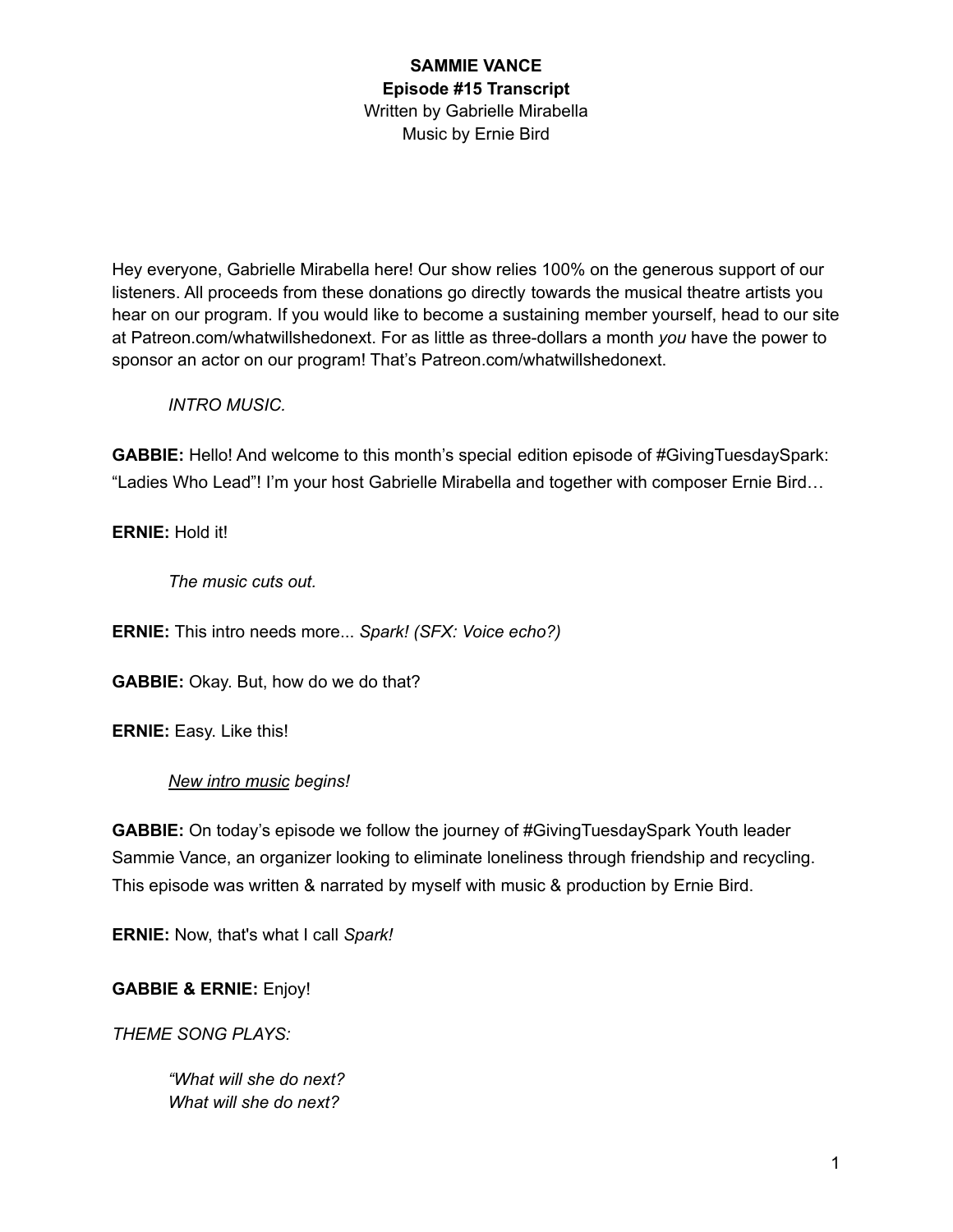*Her aim is true but will she see it through? Oh, what will she do… next?"*

Before Sammie Vance became a leader, public-speaker and organizer, she was just a regular kid. From a young age, Sammie had a great passion for reading, writing and listening to Broadway musicals, like her favorite show, Hamilton.

Inspired by the creativity of Hamilton's composer, Lin Manuel Miranda, Sammie began to write her very own music, and also began to dream of being onstage herself.

But, unlike those broadway characters, Sammie sometimes found herself feeling a bit shy, while at school and on the playground. And, because of this feeling, she also found herself feeling lonely, too. Sammie didn't like this feeling, and wanted to change it, but she didn't know how. That is, until one day, at the age of 8-years-old, Sammie found a way to help herself and to help others in the process.

# *TRANSITION MUSIC.*

It was while at a church camp that Sammie Vance first heard about the Buddy Bench Project. A Buddy Bench is a place for someone to sit when they are feeling shy, lonely, or bullied, or if they are just looking for a new friend to play with. When other kids see someone sitting on a Buddy Bench, they then go over and ask that new friend to play with them.

A Buddy Bench was exactly the sort of tool that could help Sammie overcome her shyness and also help other kids in her community. Sammie was so excited at the idea of the Buddy Bench that she immediately shared the news with her family!

Asking her family for help, Sammie's Mom soon found a company that could help bring a Buddy Bench to her school! The company explained to Sammie and her Mom how the benches were made. They were created not by using metal or wood, but by taking plastic caps and recycling them. The bench itself was made entirely by recycled materials which was great for the environment!

Sammie was so excited and couldn't wait to get this bench made and brought to her school. She next went to her school's principal to share the news! But, after Sammie told her principal that the school would have to collect 400 pounds of plastic bottle caps to make a bench, the principal shook their head.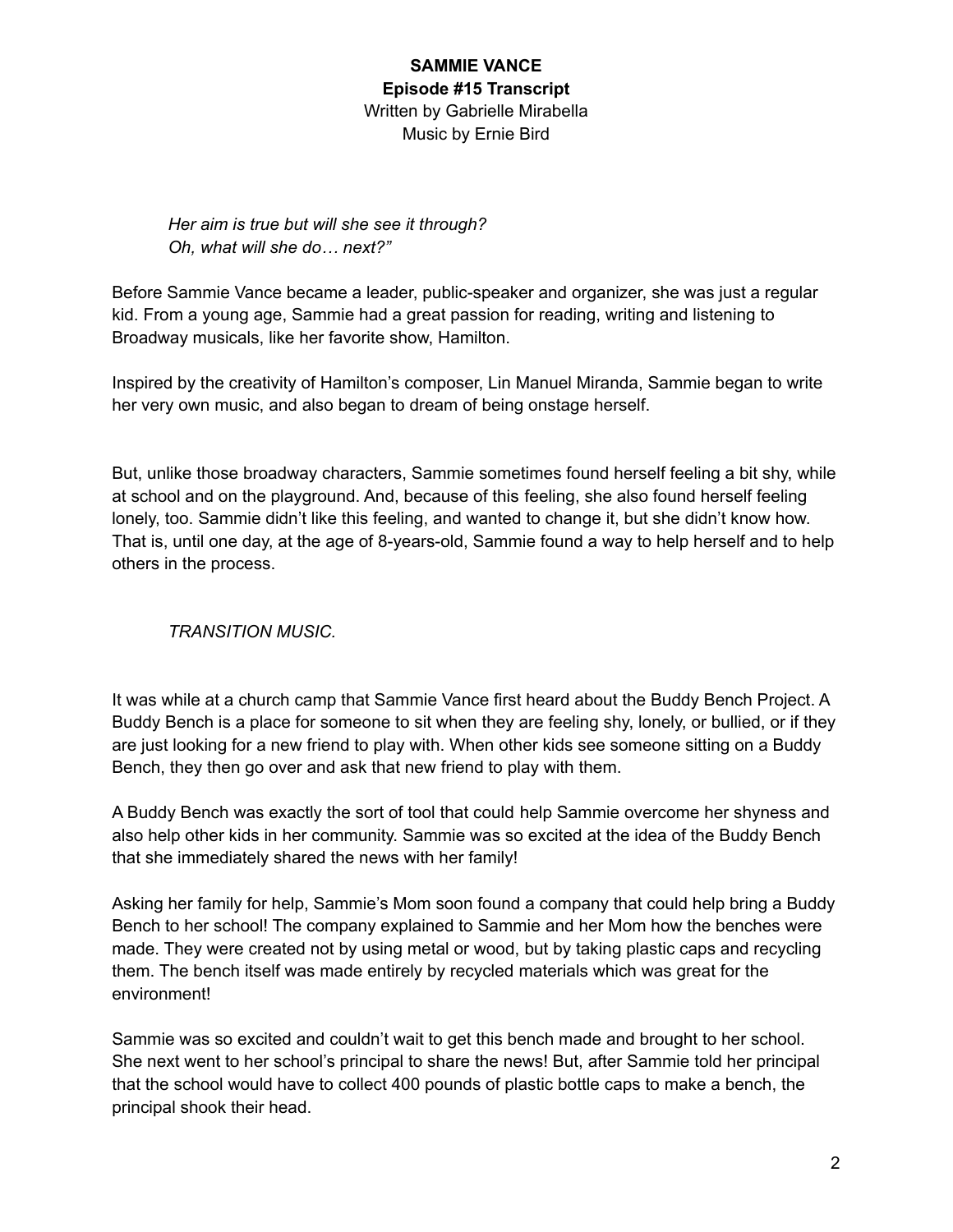"It's going to take a long time to collect that many caps!" the Principal responded. "Probably well over a year."

"A year?" Sammie responded. That wouldn't do at all! There were so many kids at her school that needed a Buddy Bench right away! There had to be some way to collect the bottle caps sooner, she thought. But, how….?

*TRANSITION MUSIC.*

Sammie Vance needed to find a way to collect over 400 pounds of bottle caps in order to make a Buddy Bench for her school. But, first, she had to figure out a way to get started.

Sammie was unsure how to collect so many caps, so she started small. She began by asking family friends to collect caps with her, then classmates. Soon, she started asking around at local stores that her and her family would visit, places like the pharmacy and coffee shops.

The collection process started small, but with the help of her community, the project began to skyrocket! In just two months Sammie collected over 1,600 pounds of plastic bottle caps! That would be enough for not just one, but three buddy benches!

Sammie was so proud of her community and excited too! Not only would these Buddy Benches help people to make friends, but they would be helping the environment, too! Sammie thought of this as a win, win.

In just a short time Sammie not only created a fantastic opportunity for the kids of her school, and for the environment, but she found herself changing, too.

At the start of the project, Sammie felt shy and had a hard time speaking to strangers and to crowds of people. But, through her work, she found that it became easier to speak to strangers while asking for bottle caps. The idea of putting herself out there and having a voice was now exciting to Sammie, not scary like it used to be.

With a successful first attempt at charity and organizing, Sammie was now ready for more. She was on a mission to spread kindness, and she was just getting started.

*TRANSITION MUSIC.*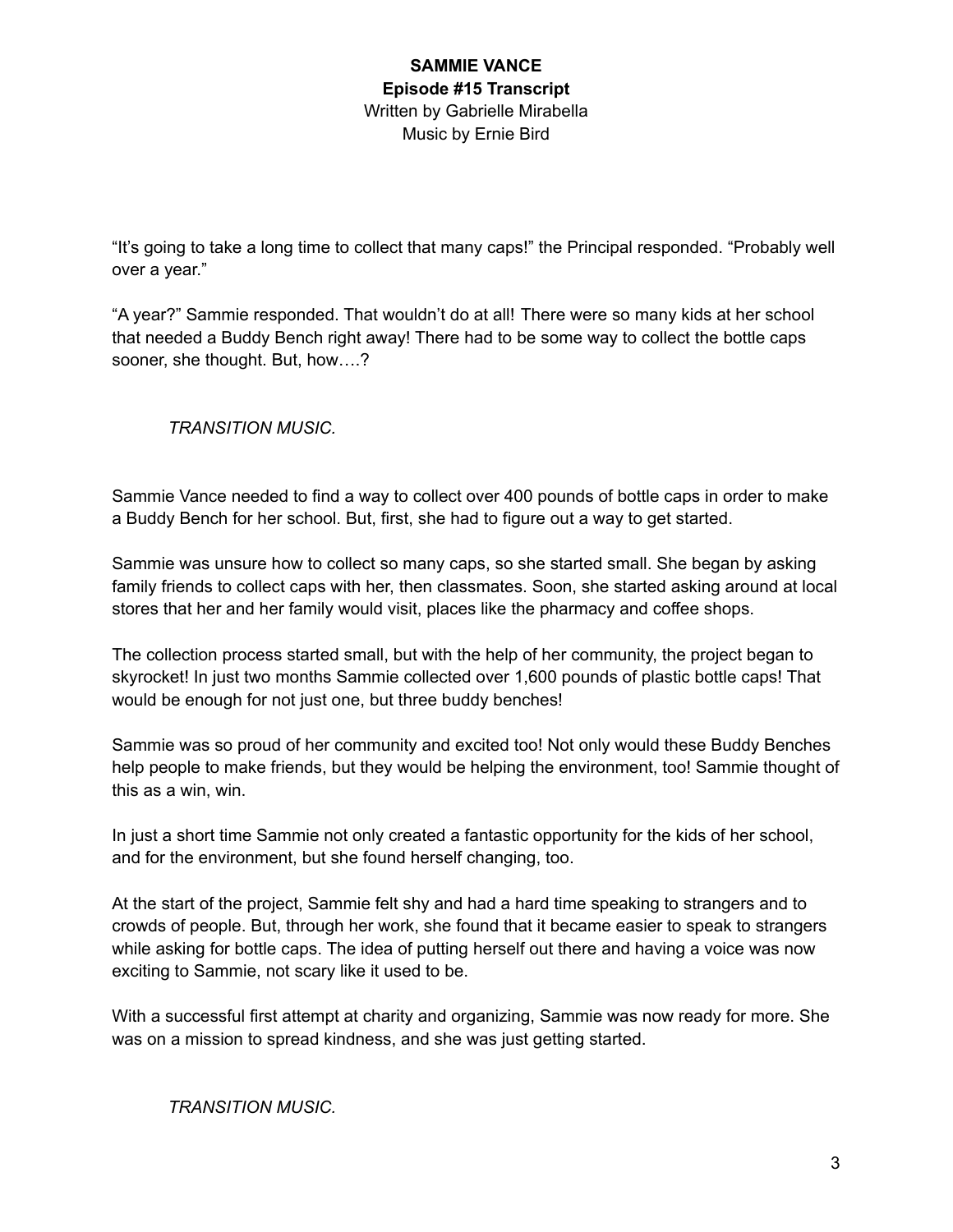Over the next few years Sammie Vance, with the help of her family, created even more Buddy Benches. Over 150 of them! Thinking about the many children who would use these benches to find new friends made her smile.

Initially, Sammie asked local shops and stores to help her collect plastic bottle caps. Now, she was asking big companies all over the country. Companies like Walgreens pharmacy, which donated over 75 Buddy Benches to schools all over Indiana. And the shipping company UPS helped Sammie to send 13 Buddy Benches to 12 different states!

But, in the Spring of 2020, Sammie was faced with a new challenge. Schools were now going virtual, and the Buddy Benches *were empty.*

*TRANSITION MUSIC.*

Sammie had to find a way to continue bringing smiles to kids all over the country, but now she had to do it without the Buddy Benches.

This is a tricky challenge, thought Sammie. But, with every challenge, there is always a solution.

So, Sammie turned to something she loved doing. Writing! She began to write encouraging letters to kids and adults all over the country and called them "Sending Smiles by Sammie". She was certain that this small token of kindness would go a long way in someone's life. And this made *her* smile.

Sammie also started her own podcast, called Sammie Smiles. On her weekly show, Sammie interviews people that inspire her and shares their stories with her audience. She has even used the opportunity to create her own musical theme song! Following in the footsteps of her favorite composer, Lin-Manuel Miranda.

*TRANSITION MUSIC.*

Today, Sammie is still sharing kindness with others. She continues to raise money for charitable organizations and is busy with her podcast.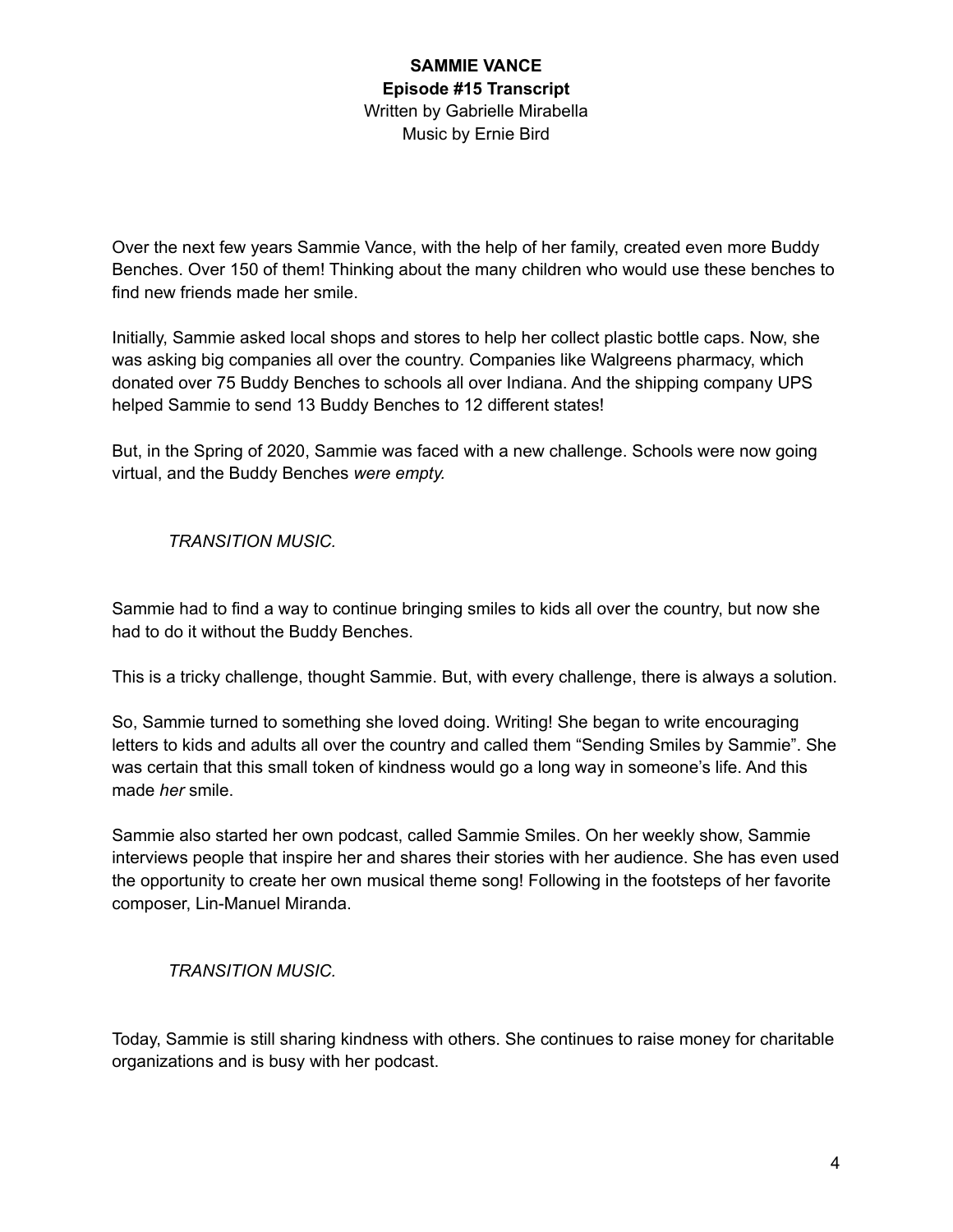Through her work as a leader and organizer, Sammie learned the power in helping others. She was able to see firsthand how her work and efforts created positive change, and also how she herself was changed in the process. At first, Sammie started out as shy, but now she is able to speak in front of large groups. Sammie was interested in the Buddy Project because she was in need of a buddy. Now, through her own charity, she has been able to meet new friends from all across the country.

And, what can we learn from Sammie's story? What questions does her incredible journey raise? Perhaps we can ask ourselves if there is something in our lives that we would like to change? Maybe there is something that we are afraid to do, like make new friends or speak up? And once we pinpoint this, then we can ask ourselves, is there a way to make these things less scary? And perhaps through your own personal change, maybe you can find a way to help others with that very same problem too. Then together, we can all make life a little less scary for everyone. And together, we can smile.

Today, we've learned all about Sammie Vance and her incredibly giving journey. Now, I wonder, what will you do next?

# *TRANSITION MUSIC.*

If you would like to learn more about Sammie's work, here's some information to get you started on your own giving journey. And, to help us out, here's our leading lady herself! Hey Sammie!

#### *TRANSITION MUSIC.*

Just like Sammie, women have a long history of giving.

Women like Oprah Winfrey - Born on January 29th, 1954 in Kosciusko, Mississippi. Known as one of the world's most revered journalists and talk-show hosts, Oprah Winfrey is also the greatest Black American philanthropist in American history.

Starting in 1998 with her charity, "Oprah's Angel Network" Winfrey soon raised more than \$80 million dollars to help those in need through special projects and financial grants.

Following the disaster of Hurricane Katrina, Oprah once again used her celebrity and power to raise more than \$11 million dollars for those affected, creating new homes and distributing necessary relief.